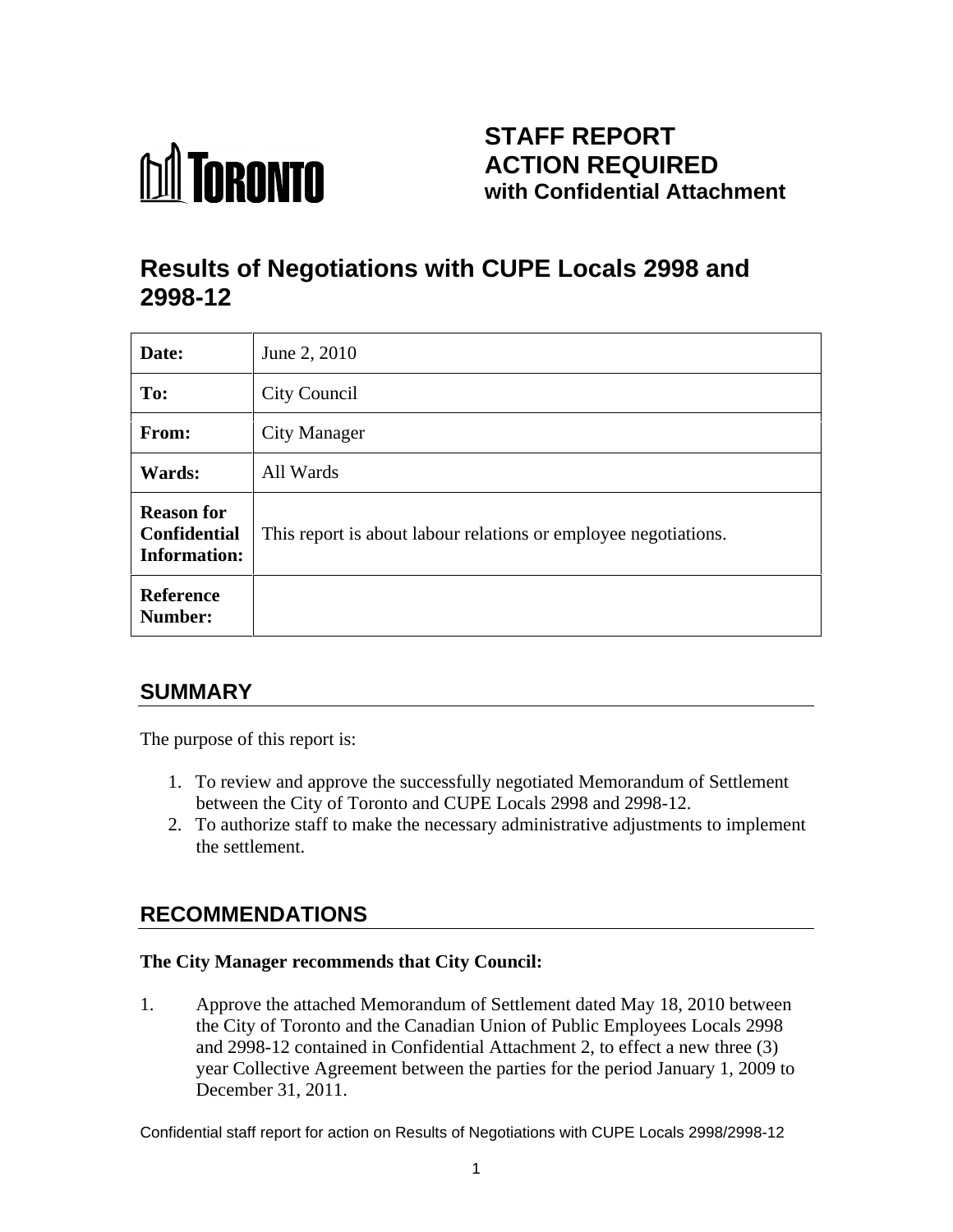- 2. Authorize staff to make the necessary amendments to rates of pay, benefits and other issues included as agreed changes in the new Memorandum of Settlement and any agreed retroactive provisions.
- 3. Authorize staff to make the necessary adjustments to the 2010 Non-Program Expenditure Budget and Operating Budgets of the members of the Association of Community Centres (AOCCs) to reflect the provisions of the Memorandum of Settlement.
- 4. Authorize staff to transfer funds from the 2010 Non-Program Expenditure Budget to the AOCC's 2010 Program Budget to cover the 2009 wage rate increase for each classification and the number of positions within each program and to cover the 2007 and 2008 wage rate increase for those part-time employees in CUPE Local 2998-12 (who work less than 18 hours per week) still employed at the time of ratification who did not receive an across-the-board salary increase in 2007 and/or 2008.
- 5. Authorize the release of the following information once adopted and City Council has enacted a confirmatory by-law:
	- a. Confidential Attachment 2 headed "Memorandum of Settlement" to be made public.
	- b. Section 2 of Confidential Attachment 1 headed "Summary of the Memorandum of Settlement" to be made public.
- 6. The balance of the confidential information contained in Confidential Attachment 1 to remain confidential as it contains information about labour relations and employee negotiations.

#### **Implementation Points**

Salary adjustments for 2009 and 2010, to date, are to be made no later than ninety (90) calendar days following approval of the Memorandum of Settlement.

#### **Financial Impact**

The financial impacts of this report are set out in the Confidential Attachment 1.

The Deputy City Manager and Chief Financial Officer has reviewed this report and agrees with the financial impact information.

### **DECISION HISTORY**

The Employee and Labour Relations Committee approved a general mandate for collective bargaining on September 29, 2008, a financial mandate on April 12, 2009, and a revised financial mandate on July 8, 2009.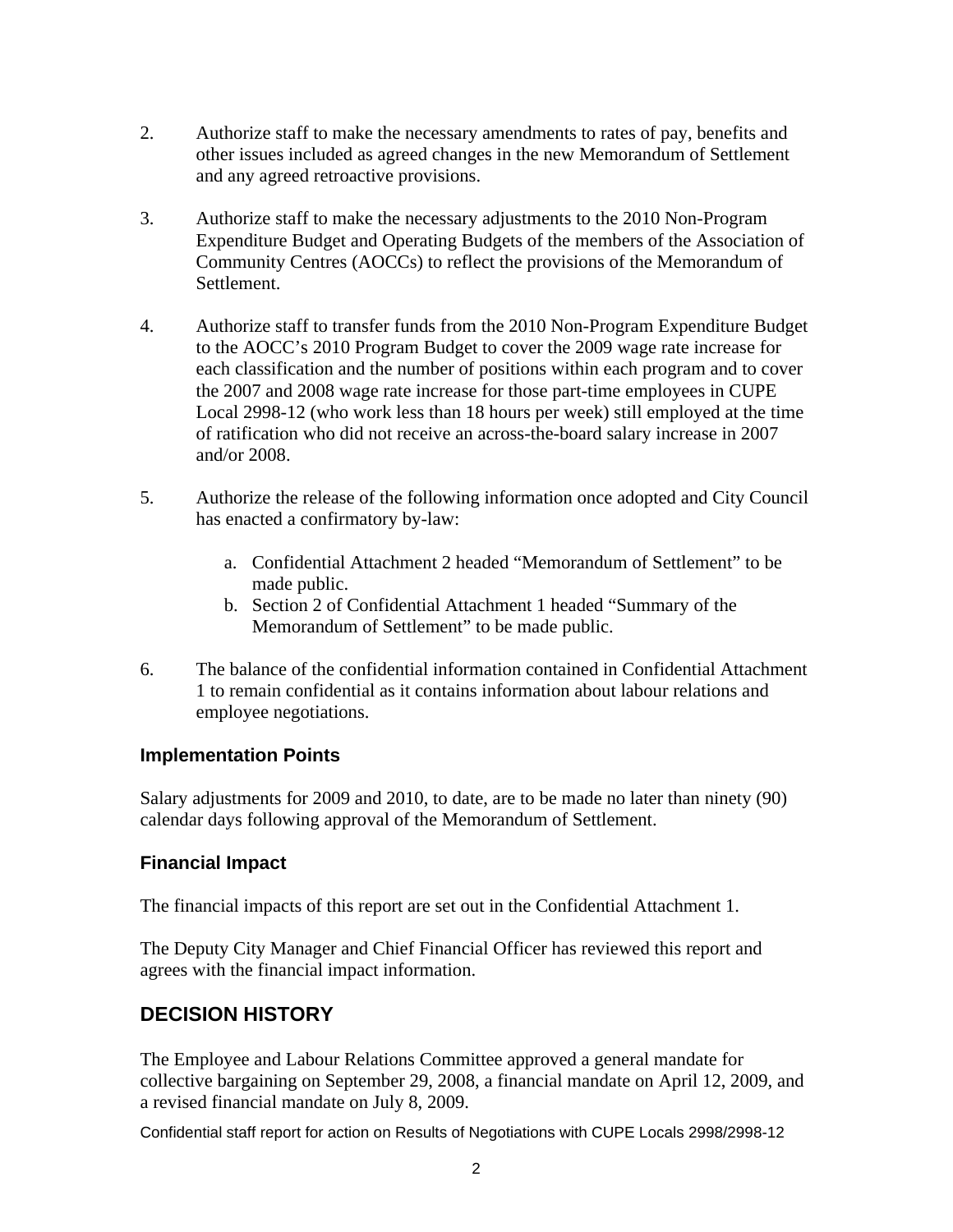### **ISSUE BACKGROUND**

The Canadian Union of Public Employees (CUPE) Local 2998 (full-time employees; 18 or more hours per week) and CUPE Local 2998-12 (part-time employees; fewer than 18 hours per week) represent the 272 unionized employees employed by the City in the ten community centres which are members of the AOCCs. CUPE Local 2998 is seeking the renewal of a Collective Agreement that expired on December 31, 2008. CUPE Local 2998-12 is seeking to negotiate a first Collective Agreement having been certified in July,

2006.<br>Negotiations commenced in early 2009 for the CUPE Local 2998 (full-time) bargaining unit and, at that time, such negotiations were combined at the same bargaining table with the negotiations for the CUPE Local 2998-12 (part-time) bargaining unit which have been on-going since 2007. In 2007 and since the beginning of 2009, the parties met to negotiate for a total of 43 days. In addition, the City's team caucused for a further 31 days during those time periods.

As requested by both parties in early 2010, a Conciliator was appointed and has recently been at the negotiations. A "no board" report, as requested by CUPE, was issued on May 14 and as a result the parties were to be in a legal strike (once CUPE took strike votes) or lockout position as of May 31, 2010. Notwithstanding that subject to the provisions of the Ontario Labour Relations Act the parties were in a legal strike/lockout position effective May  $31<sup>st</sup>$ , the Union agreed not to strike and the Employer agreed that it would not lockout any employee until such time as both parties had an opportunity to ratify/approve <sup>a</sup> tentative Memorandum of Settlement that was reached on May 18, 2010. The City was able to achieve its objective of negotiating a Collective Agreement with

CUPE Locals 2998 and 2998-12 within the financial mandate provided by the Employee and Labour Relations Committee. In addition to the financial mandate, the City was also able to achieve an agreement that allows the AOCCs to improve the quality of services and programs in an efficient and effective manner, that is fair to employees and that is responsible and accountable to the residents of Toronto.

Highlights of the Memorandum of Settlement are contained in the Confidential Attachment 1. The full Memorandum of Settlement is contained in the Confidential Attachment 2. CUPE Locals 2998 and 2998-12 ratified the tentative Memorandum of Settlement in votes held on May 18 and 20, 2010.

## **CONTACTS**

| Jim Vair, Director |                             |            | Jayne Allan, Manager        |  |
|--------------------|-----------------------------|------------|-----------------------------|--|
|                    | Employee & Labour Relations |            | Employee & Labour Relations |  |
| Telephone:         | $(416)$ 392-5006            | Telephone: | $(416)$ 392-0617            |  |
| Fax:               | $(416)$ 392-5046            | Fax:       | $(416)$ 392-5046            |  |
| E-mail             | vair@toronto.ca             | E-mail     | <u>an@toronto.ca</u>        |  |